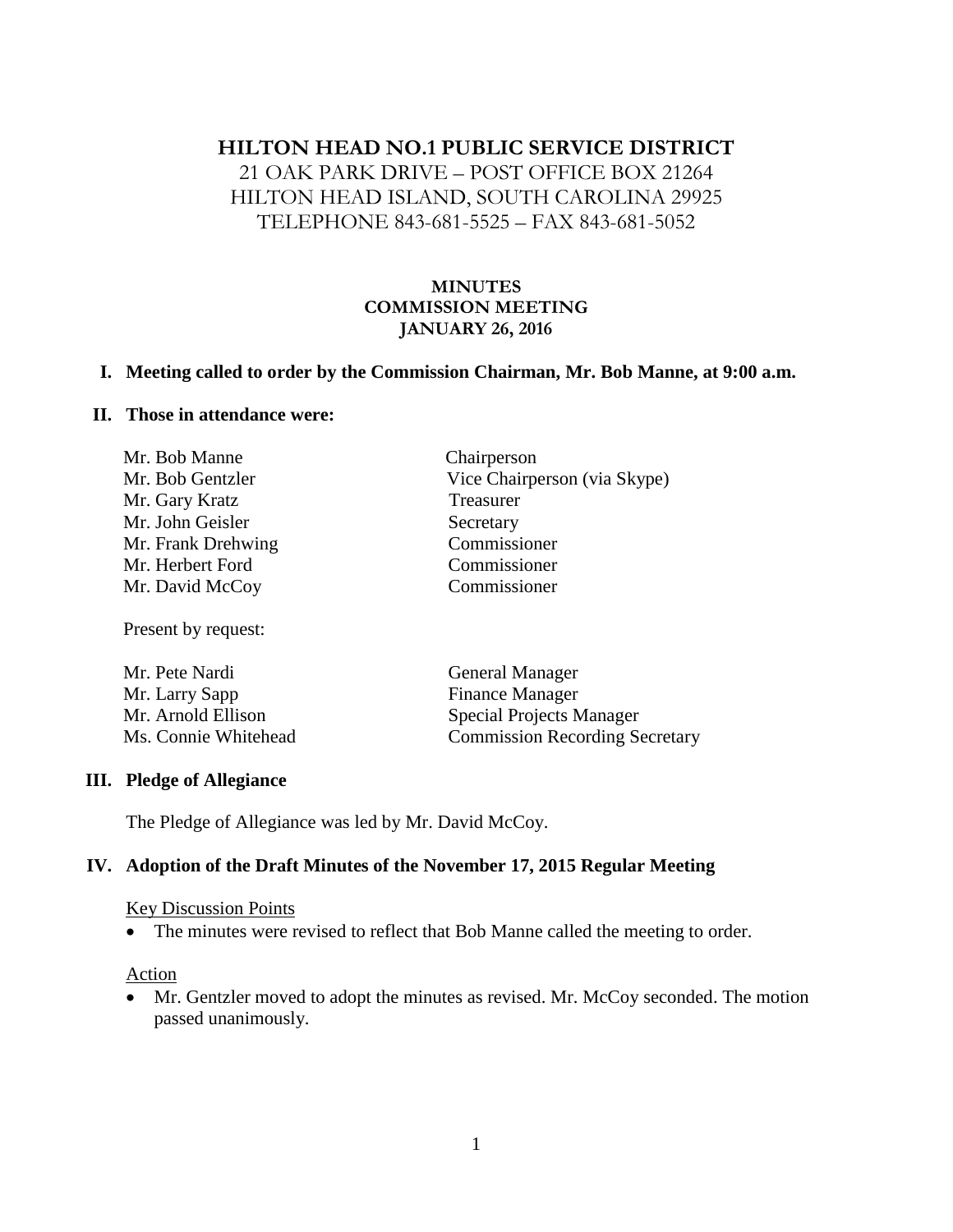### **V. Public Comment on Non-Agenda Items**

None

## **VI. FY'16 Second Quarter Financial Report**

Key Discussion Points

- Mr. Sapp presented the FY'16 Second Quarter Financial Report.
- Total Operating Revenues are \$180,461 under budget due to high rainfall and lower consumption.
- Total Non-Operating Revenues are \$68,790 below budget, but should fall more in line with budget as more G.O. Debt Levy and Operation Levy collections are realized in future months.
- Total Non-Operating Expenses are \$306,938 below budget. This variance mainly relates to bond issuance costs that have not occurred yet this fiscal year. Interest expense is also lower due to refunding of bonds that closed on September 3, 2015.
- Actual Capacity Fees are \$413,208 above budget. Developer Contributions of Systems are a non-budgeted item and total \$393,482 related to the funds received from the Town of Hilton Head for the Gumtree Sewer Project.
- The PSD's water/irrigation service EDUs have decreased by 6 since June 30, 2015. Sewer EDU's have increased by 5.
- Total combined unrestricted and restricted cash has decreased by \$319,372 since June 30, 2015.
- As of December 31, 2015, the District's financial condition is stable.

## **VII. FY'16 Second Quarter Management Report**

### Key Discussion Points

- Mr. Nardi presented the FY'16 Second Quarter. Among the highlights are:
	- o Town Council approves \$3.5 million for 5-Year sewer plan (See Strategic Directive 2.1)
	- o Town Council provides land for ASR II site (1.1)
	- o Worker's Compensation premium reduced by \$10,000. (6.1)
	- o Annual Water System Sanitary Survey passed (1.4)
	- o Remote pressure sensing equipment finds no pressure transients (1.5)
	- o Gumtree Road sewer project completed (2.1)
	- o S.C. DOT Commission provides land for Oakview sewer pump station (2.1)
	- o Club Corp provides land for Mid-Marshland sewer pump station (2.1)
		- a. \$800,000 in savings as a result of donated land and removal of need for second pump station in Marshland area.
	- o Town Council approves \$940,000 for 5-Year Sewer Plan, Year 1 (2.2)
	- o Community Foundation approves \$3 million capital campaign for Project SAFE (see 2.2)
	- o Annual Wastewater Treatment Plant Sanitary Survey passed (2.5)
	- o "Imagine a Day Without Water" proclamation from Town Council (4.2)
	- o Series 2015 bond refunding closed (see 5.2)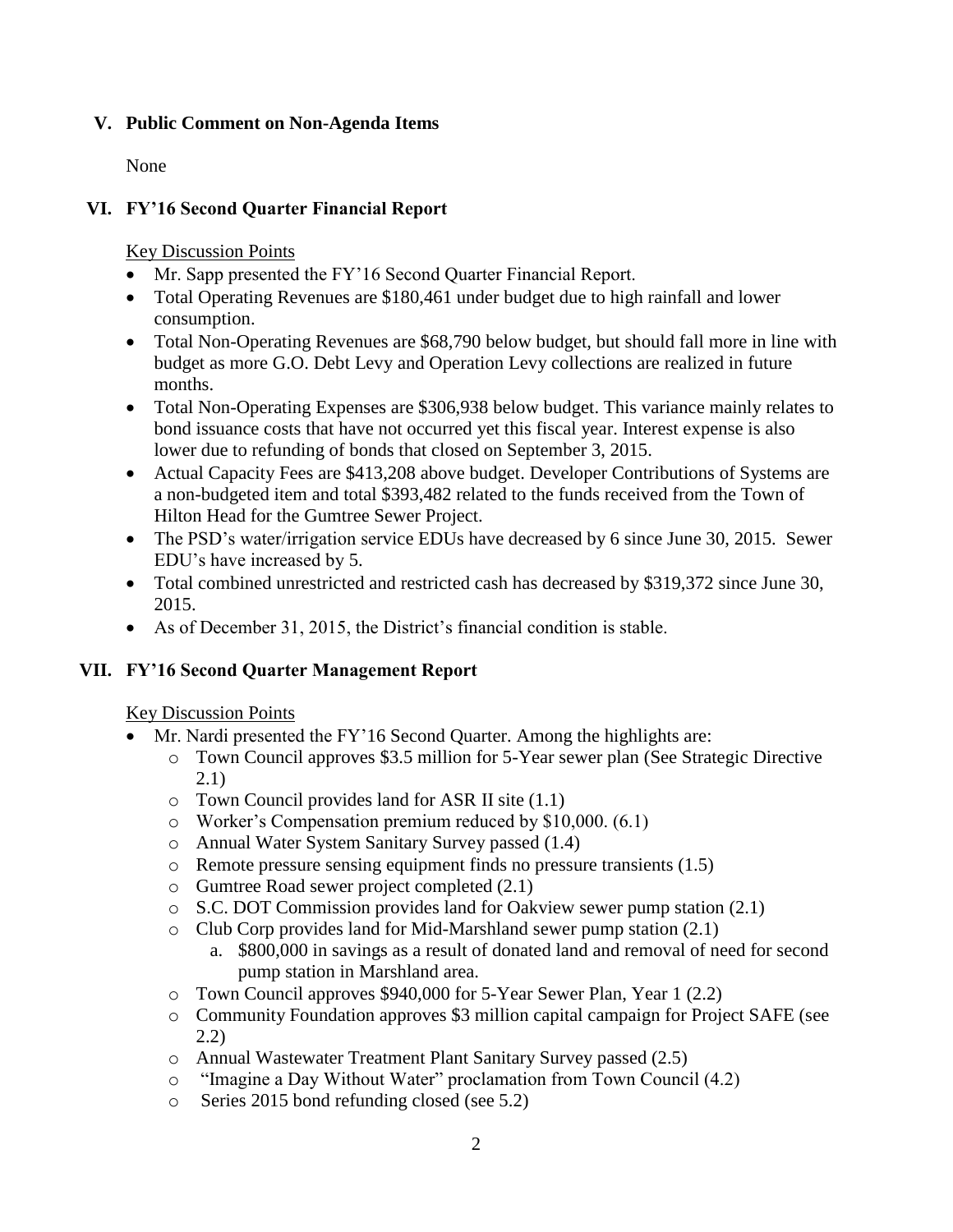- o Large-diameter commercial meter conversions completed (see 5.4)
- o OSHA trenching & excavation training held for Operations staff (see 6.2)
- o Employee Recognition Awards celebration held (6.6**)**
- The Master Water Plan will be presented for approval at the February board meeting.
- A recent outreach to customers paying Sewer Availability Fees led to two new connections.

### **VIII. Commissioner and Committee Reports**

#### **A. Finance Committee**

Key Discussion Points

• The Committee has not met this month but will meet in February to discuss Financial Ratios.

#### **B. Planning and Operations Committee**

#### Key Discussion Points

• The Committee has not met this month but will meet in February to discuss a new committee assignment, to look for possible sewer policy gaps that may need to be addressed as the PSD implements the Master Sewer Plan.

### **C. Long Range Water Supply Planning Committee**

Key Discussion Points

• The Committee met on January 19 to review the draft Master Water Plan update. The revised Plan will be presented to the full board in February.

### **D. Community and Personnel Relations Committee**

### Key Discussion Points

- The Committee met this month to review the Customer Satisfaction Survey results, which are included in the agenda packet. The survey results will be shared with customers in the next newsletter and with employees at the next all-staff meeting.
- Mr. Nardi requested guidance from the board in regards to the PSD's charitable giving. Mr. Nardi suggested the board determine basic guidelines on charitable giving. The Committee recommends that all PSD's contributions of this nature be consistent with the PSD's goals, that donations be restricted to local non-profit organizations, and that the General Manager be given the authority to use his discretion on a case-by-case basis. The Committee recommends that the General Manager have the discretion to approve contributions of up to \$1,000 on a case-by-case basis based on the aforementioned criteria, not to exceed a total of \$12,000 in a fiscal year. The minutes of this Committee meeting shall serve as the board's guidelines on this topic, unless the guidelines are further amended by the full Commission.
- At Ed Saxon's request, Mr. Saxon and Mr. Nardi met to discuss the PSD's reduction in wholesale water purchases. Mr. Nardi highlighted some of the PSD's recent and upcoming changes in regards to water supply and encouraged BJWSA to consider a